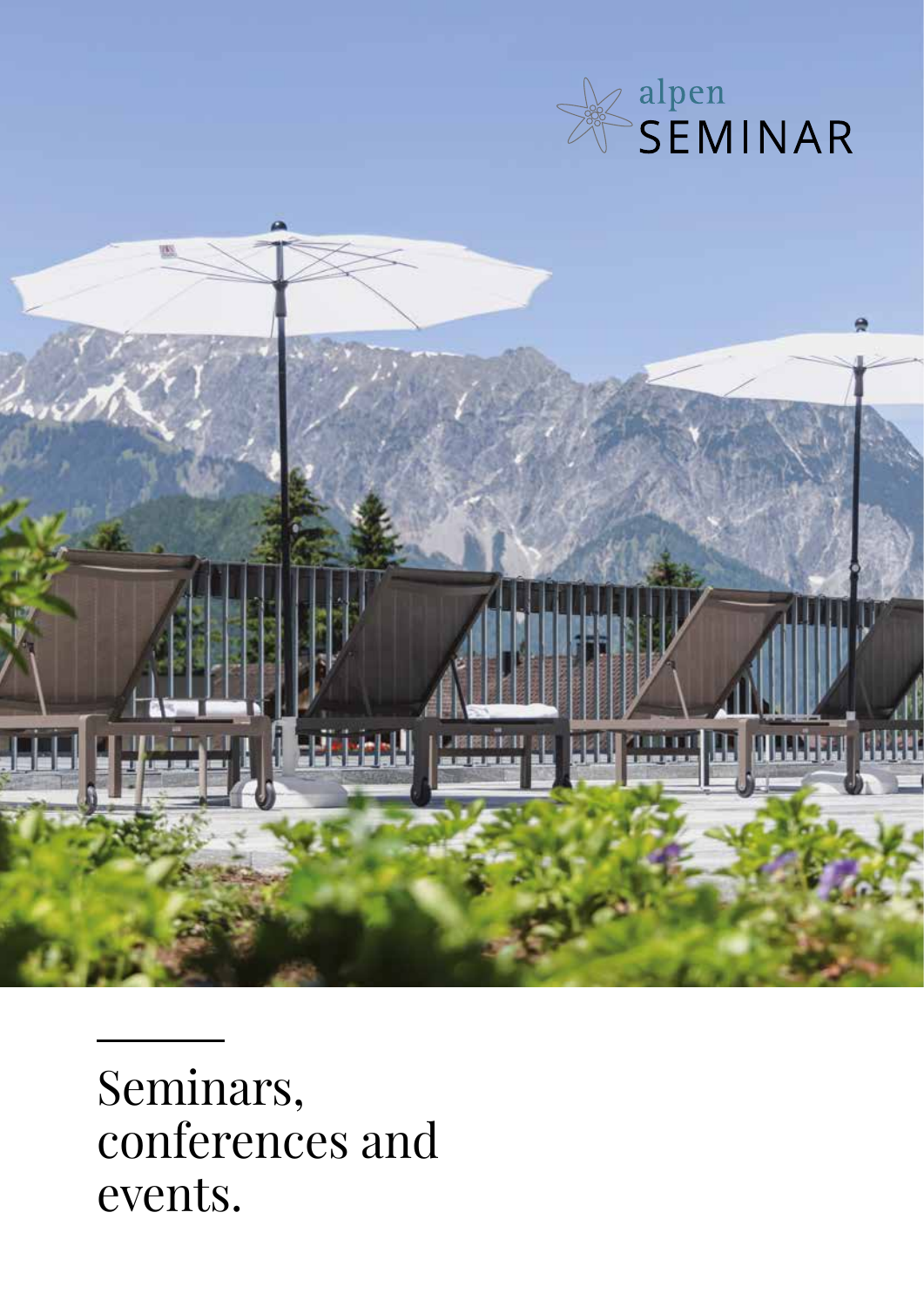

## **YOUR COMFORTABLE SEMINAR & EVENT HOTEL IN VORARLBERG**

**Combine meetings and well-being** amid the impressive mountain world of the Montafon. Up to 120 people can be accommodated in our state-of-the-art seminar rooms, which are flooded with daylight and equipped with air-conditioning. Steer away from the classic seminar, allow room for creativity and organise events where the sky's the limit.

Whether it's your dream wedding celebration or an exclusive Christmas party that will be remembered forever – we have space for it all!



**PIZ BUIN conference room** Equipped with a ceiling projector and screen, speakers and seminar technology (VGA and HDMI connection possible).

**ZAMANG conference room**

Equipped with speakers and a TV.

2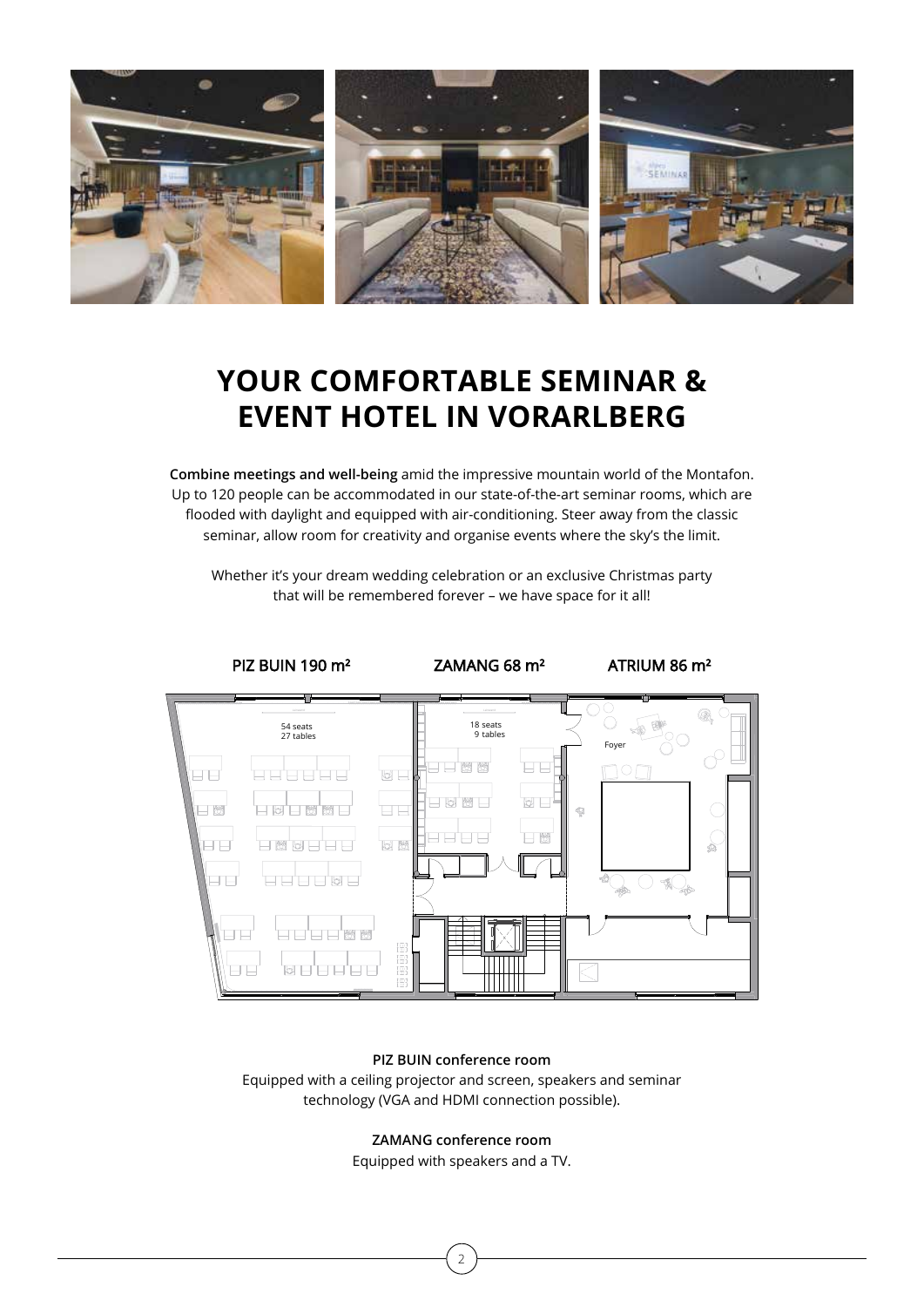

Bookable seminar offers

WITHOUT OVERNIGHT STAY!

#### **HALF-DAY PACKAGE "ZAMANG"**

• Use of the room for up to 4 hours • Standard equipment (pens and notepads, facilitator's kit, 1 flipchart, 1 pinboard) • Coffee break (2 cups/person) with coffee and tea as well as sweet and savoury refreshments chosen by the chef • 2 drinks in the room per person (still and sparkling water) • Buffet lunch or 5-course menu for dinner in the restaurant • Non-alcoholic drinks at lunch – excluding bottled drinks

### **from 69 €**

#### **FULL-DAY PACKAGE "PIZ BUIN"**

• Standard equipment (pens and notepads, facilitator's kit, 1 flipchart, 1 pinboard) • Coffee break (2 cups/person) with coffee and tea as well as sweet and savoury refreshments chosen by the chef • 4 drinks in the room per person (still and sparkling water and 2 fruit juices) • Buffet lunch in the restaurant • Non-alcoholic drinks at lunch – excluding bottled drinks • 5-course gourmet menu for dinner

### **from 99 €**

The packages are valid for 10 people or more. The additional costs for booking the rooms depend on the package selected and are reduced according to the number of attendees.

3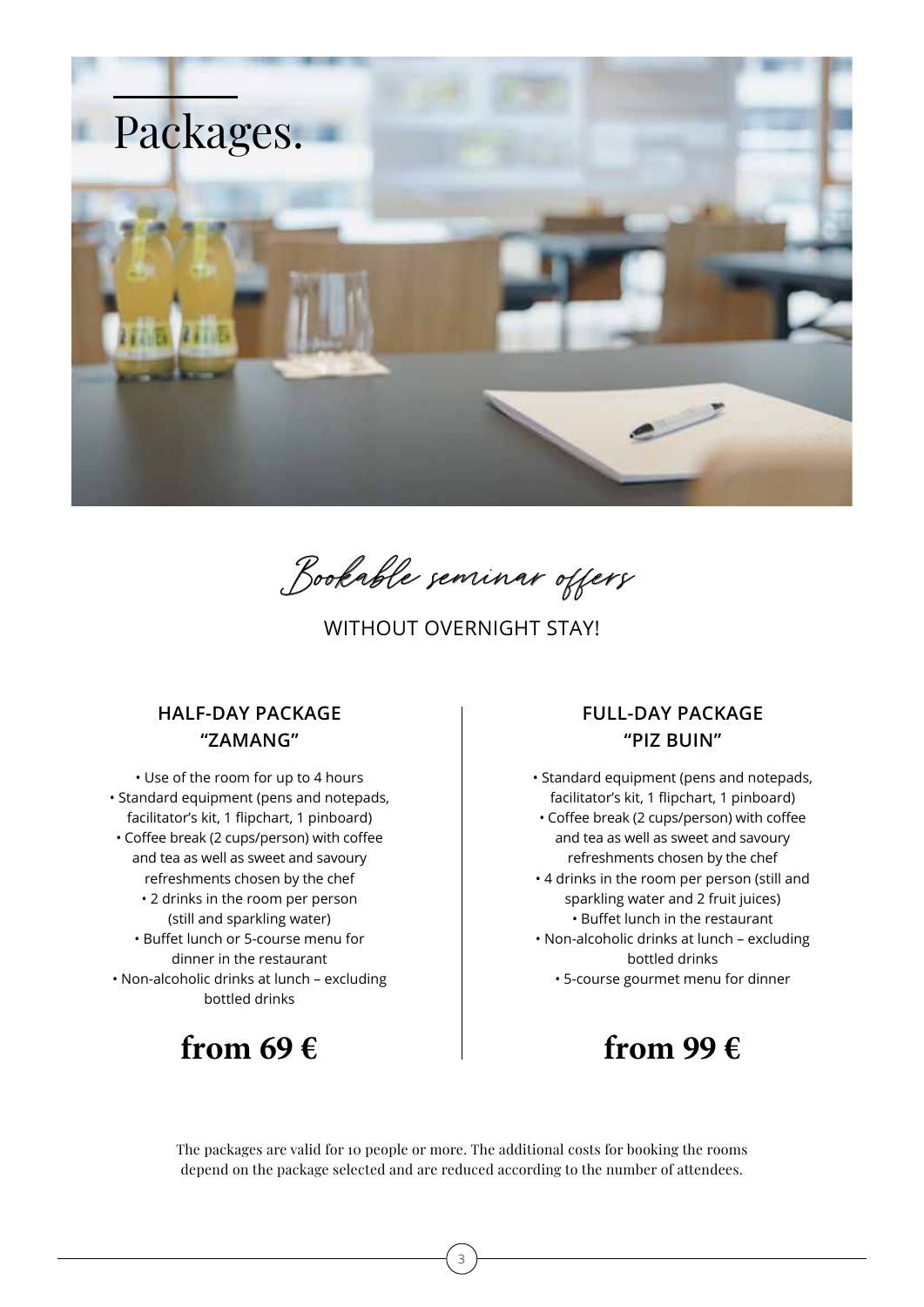# **OFFERS** Booking a room.

You are welcome to book the following facilities outside of a package:

#### **PIZ BUIN 190 m²**

- up to 4 hours from 900 €
- from 4 hours from 1.300 €

#### **ZAMANG 68 m²**

- up to 4 hours from 500 €
- from 4 hours from 800 €

Incl. standard technology (assembly/disassembly, cleaning)



# Drinks.\* IN THE SEMINAR ROOM

| Still mineral water Gasteiner                                             | 0.33 | 3.00€                                 |
|---------------------------------------------------------------------------|------|---------------------------------------|
| Sparkling mineral water Gasteiner                                         | 0.33 | 3.00€                                 |
| Assorted Rauch fruit juices                                               | 0.20 | 3.00€                                 |
| Still mineral water Gasteiner                                             | 0.75 | 5.00 €                                |
| Sparkling mineral water Gasteiner                                         | 0.75 | 5.00€                                 |
| Coffee<br>Nespresso<br><b>Various teas</b><br>Sweet snacks - 2 per person |      | 3.50€<br>3.00€<br>3.50€<br>$4.00 \in$ |

4

\*Drinks are billed according to consumption!



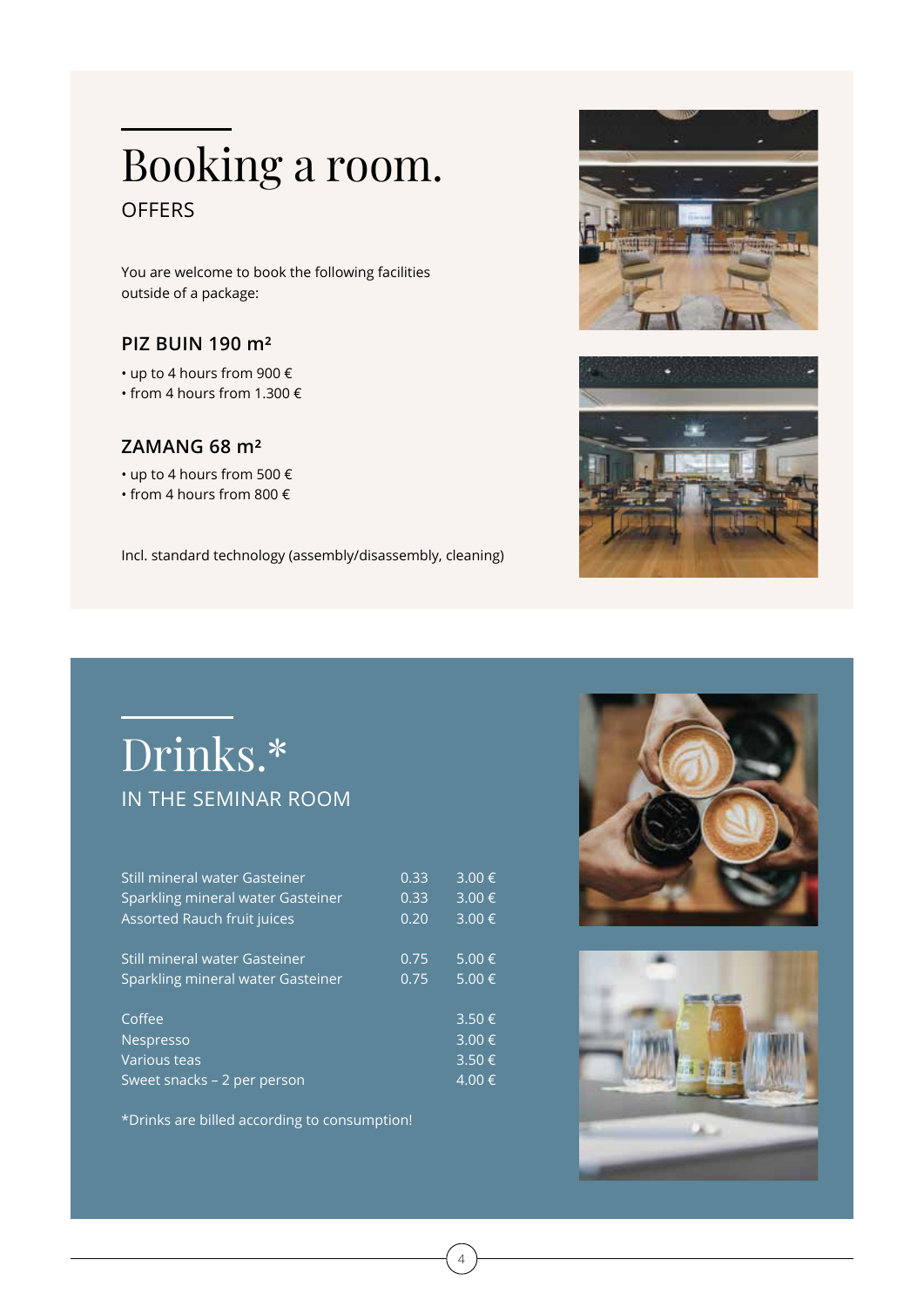







# Overnight stays.

ROOMS & SUITES

#### **CATEGORIES**

- 46 "Silberfichte" modern junior suites with balcony (37 m²)
- 13 junior suites with balcony (40 m²)
- 3 alpine suites with or without balcony (50 m²)
- 11 "deluxe" bed-sitter rooms with balcony (37 m²)
- 6 bed-sitter rooms with balcony (30 m²)
- 3 single rooms with balcony (21 m²)
- 2 single rooms without balcony (19 m²)

#### **STAYING SEVERAL NIGHTS WITH SEMINAR ROOM**

We would be happy to provide you with an individual offer tailored to your requirements.

#### **ACTIVITIES AROUND THE HOTEL**

- Live music once a week
- Free rental of hiking poles and snowshoes from the hotel
- 20% discount on green fees for the golf courses in Montafon, Braz, Brand, Rankweil and Riefensberg

#### **AMENITIES**

- Free Wi-Fi
- Minibar, safe
- Desk, TV
- Partly air-conditioned
- Bathrobe, towels
- Hairdryer
- Access to wellness & fitness room

### **CHECK-IN & CHECK-OUT**

You can check into your room starting from 3 p.m. You are welcome to use our spa on the day of arrival from 1 p.m.

We kindly ask you to check out by 11 a.m. on the day of departure. Early check-in and late check-out are possible depending on availability and subject to an additional charge.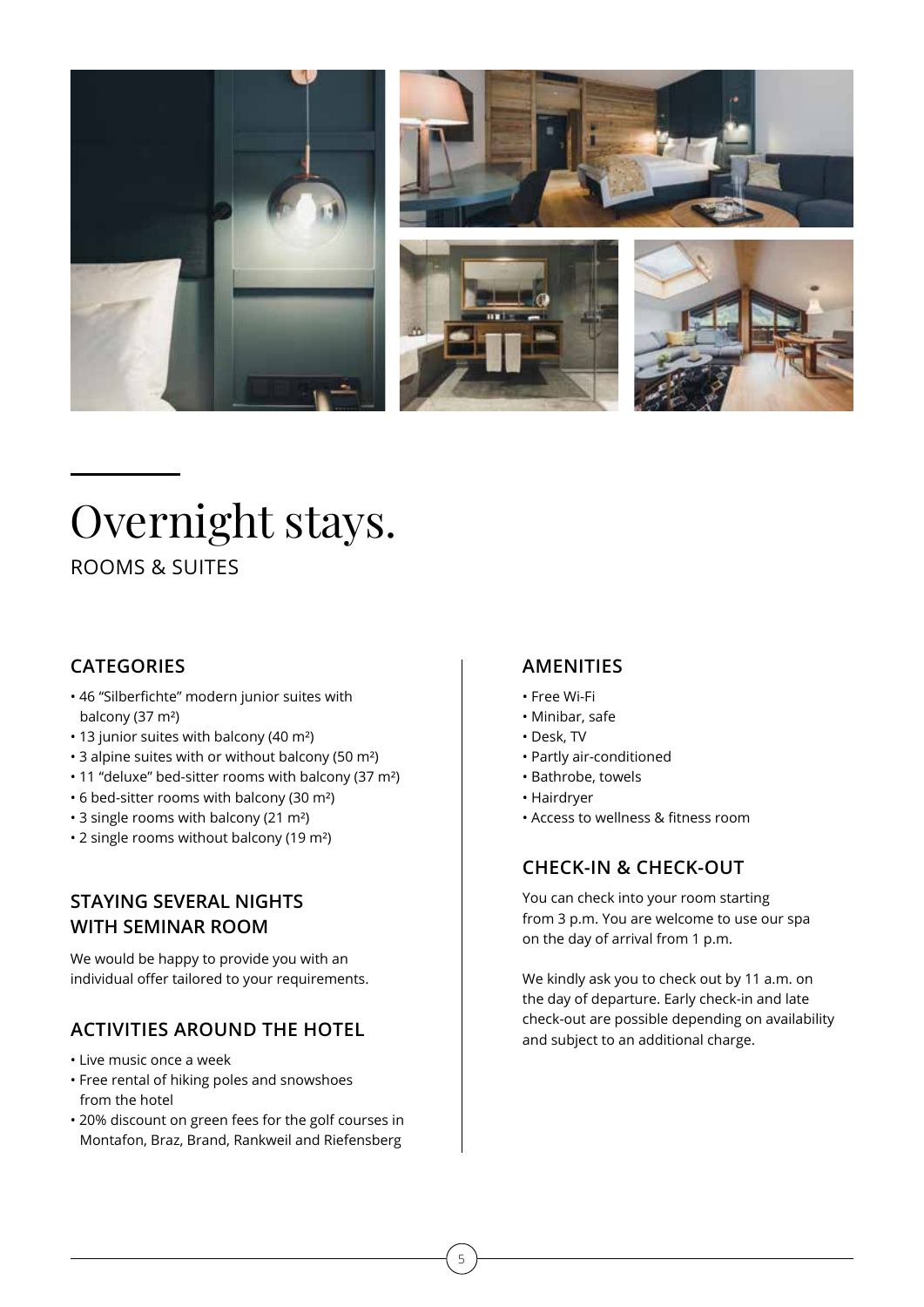

# Additional services.

#### **INTERNET**

Free high-speed Wi-Fi is available throughout the hotel.

#### **PRINT SERVICE**

Seminar documents can also be copied or printed on site. For black and white copy/print, 0.20 € per page is charged; colour print/copy 0.30 € per page.

#### **CLOAKROOM**

We will gladly provide you with coat racks free of charge for your use. However, please note that we cannot accept any liability for the stored items.

#### **DISTRIBUTION**

We can distribute guest gifts to the hotel rooms for 3.00 € per room.

#### **PARKING**

We have parking spaces available in our underground car park for 8.00 € per day. You are also welcome to use the parking spaces in front of the hotel entrance free of charge.

#### **SENDING PARCELS**

Please send seminar materials to the following address in good time:

Alpenhotel Montafon Betriebs GmbH Attn: Reservation Department Silvrettastrasse 175 A-6780 Schruns

**Subject:** Date and name of the event or the organiser.

All prices are subject to change! Issued October 2021. Our General Terms and Conditions apply when the contract is accepted.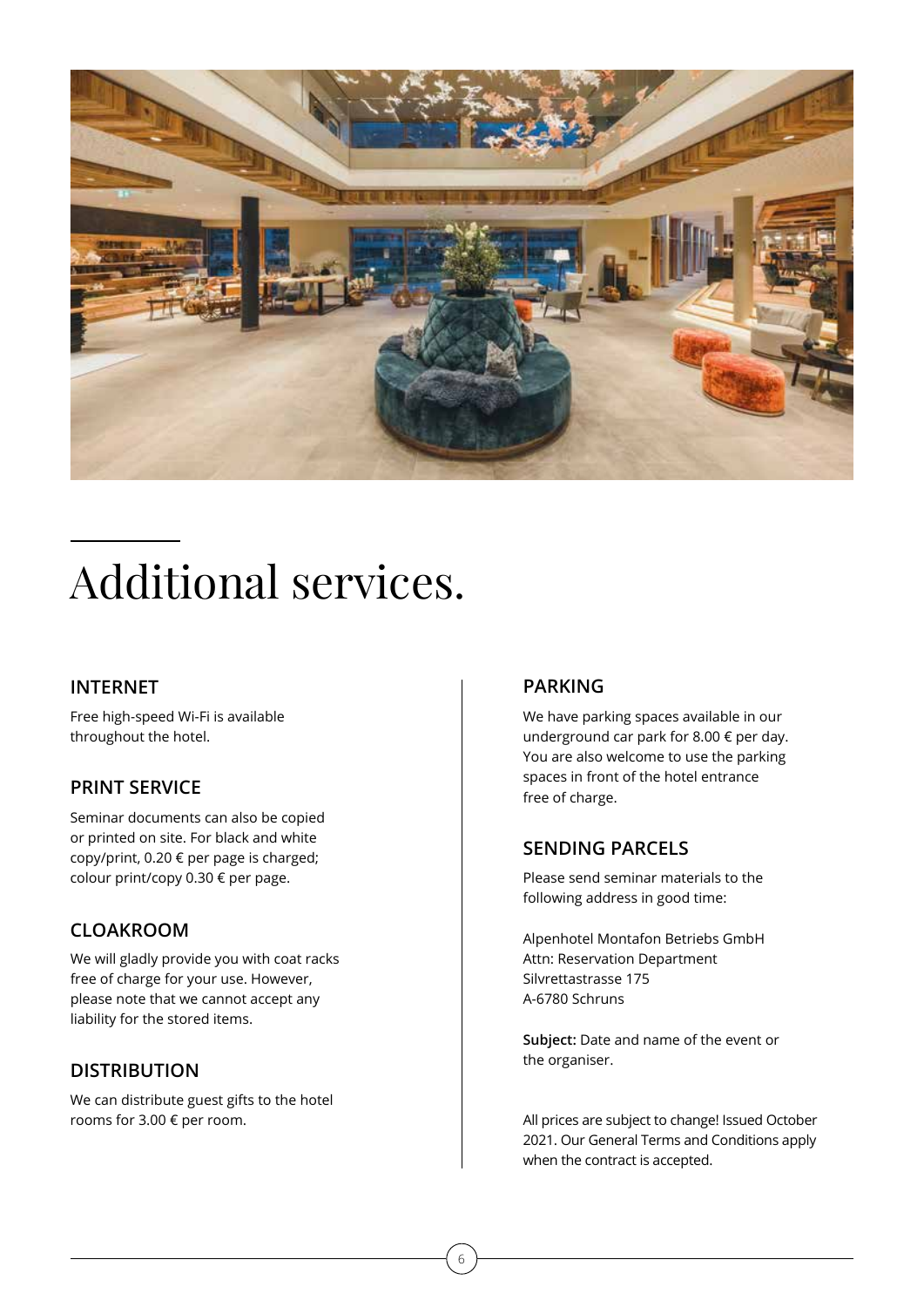



# Supporting programme.

We would be happy to arrange an appropriate supporting programme such as team activities, via ferrata, climbing ropes course, agility exercises, Alpine Coaster, bike tour with a picnic and much more in the great outdoors.

In winter, there is also the option of skiing and snowshoeing or relaxing with the various facial and body treatments offered in the spa.

PS: Our long-time hiking guide Imelda Dönz can gladly accompany you on various hikingtours lasting from two to four hours.

If you are planning your seminar with us at the hotel in beautiful Vorarlberg, please be sure to select the desired programme in good time so that we can organise it as early as possible. Our goal is for you and your participants to feel comfortable with us and to be able to relax and regenerate body and mind outside of theseminar. The Alpenhotel Montafon offers you wellness in the 3.300 m² AlpenSpa to relax and recharge your batteries. A Finnish sauna, indoor pool, water beds and much more await you here.

**We would be delighted to help you plan your event and look forward to receiving your call or email!**

7